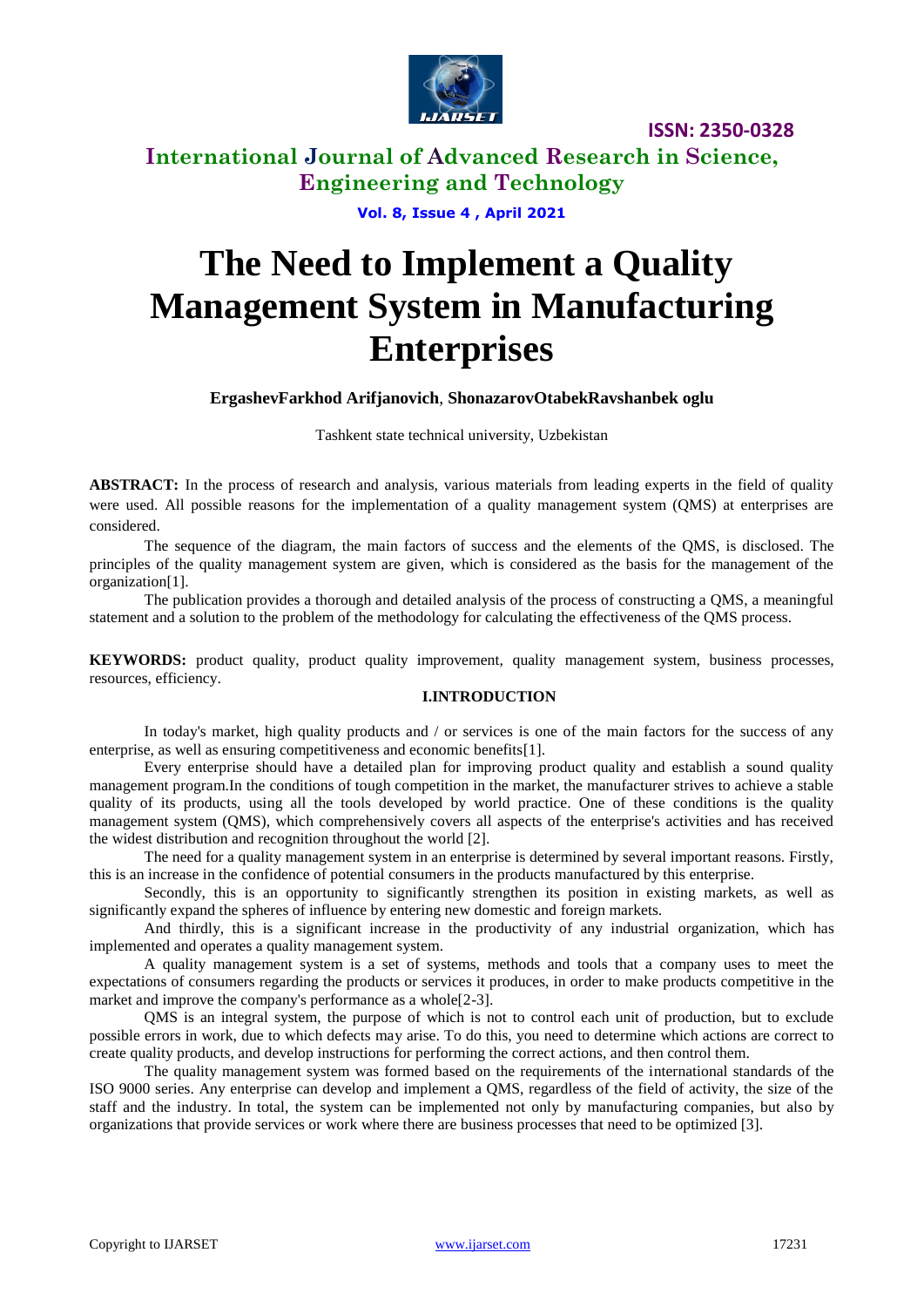

### **International Journal of Advanced Research in Science, Engineering and Technology**

#### **Vol. 8, Issue 4 , April 2021**

### **II. ANALYSIS OF LITERATURE ON THE TOPIC.**

Currently, all over the world, research is being conducted in the following priority areas: improving the scientific-theoretical, methodological and practical base for determining the effectiveness and efficiency of the QMS.

The USA, Japan and the countries of Western Europe have made a great contribution to the scientific and theoretical development of the quality management system, studying the basic concepts and principles of the QMS. Among foreign experts who have deeply studied the field of quality, including the evolution of the QMS, one can single out such leading researchers as E. Deming, J. Juran, K. Ishikawa, F. Crosby, J. Sting, A. Feigenbaum, J. Harrington, W. Schuhart, E. Kondo, G. Niv, V. Lapidus, L. Sachsa, H. Kume, D. Murdoch, F. Taylor, G. Emerson, A. Fayol, V. Max, F. Ford, etc.

The founder of management as a science can be considered the American scientist F. Taylor, who used measurements, observations, timing and analysis of operational work to create the most efficient and rational model of the labor process and production operations. His scientific results are reflected in the books "Enterprise Management" (1903) and "Principles of Scientific Management" (1911). The concept of organization of machine production, developed by F. Taylor, G. Leland, G. Ford, became the foundation for the world's leading manufacturing companies [3].It can be argued that Taylor's designs, which significantly increased labor productivity, were aimed at managing product quality and improving the efficiency of the company as a whole.

#### **III. QUALITY MANAGEMENT SYSTEM**

The quality management system includes the following elements [4]:

1) Business processes.

2) A group of employees with distribution of powers, functions, relationships and responsibilities.

3) Documents - working information, which includes:

Orders and regulations for the enterprise related to the QMS ("On improving the quality system", "On the representative of the management", "On the project manager", "On the service of the quality system").

A project implementation program that discloses the responsibility of officials for procedures.

A quality plan is a document that defines which procedures and their corresponding resources, by whom and when, should be applied to a specific project, product, process or contract.

Work and control instructions.

4) Resources - human, financial, temporary.

Practice allows us to highlight the following main factors for the success of the implementation of the QMS, see Fig.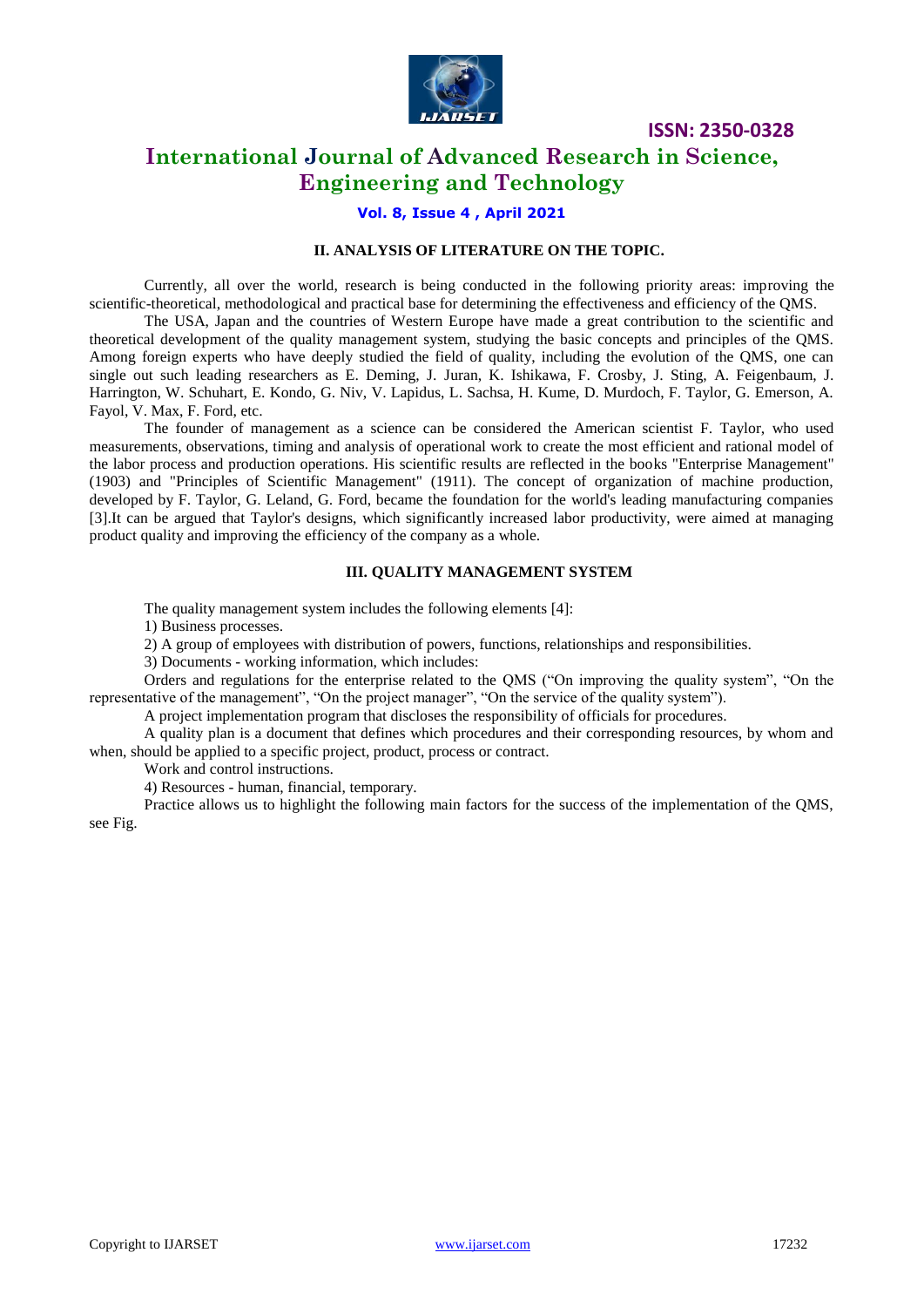

### **International Journal of Advanced Research in Science, Engineering and Technology**

### **Vol. 8, Issue 4 , April 2021**



Fig. 1. The main factors for the success of the implementation of the QMS.

Any business consists of interconnected (correlated) actions. The implementation of these processes must be provided with resources (monetary, labor, material, information, etc.). Each process has its own cost. The set of enterprise processes makes it possible to calculate the actual actual cost of the business [5]. And then you can competently solve the problems of financial planning, analysis, pricing, product quality, etc.

Achieving business transparency by identifying business processes of an enterprise in accordance with the goals set is an urgent task for most enterprises, especially those that are actively developing [5].

### **IV.QMS PRINCIPLES**

The principles of the quality management system are considered as the basis for the management of the organization. There are eight of them in total.

1. Customer orientation. This is an understanding of the needs of the target audience, compliance with their requirements, the ability to exceed their expectations.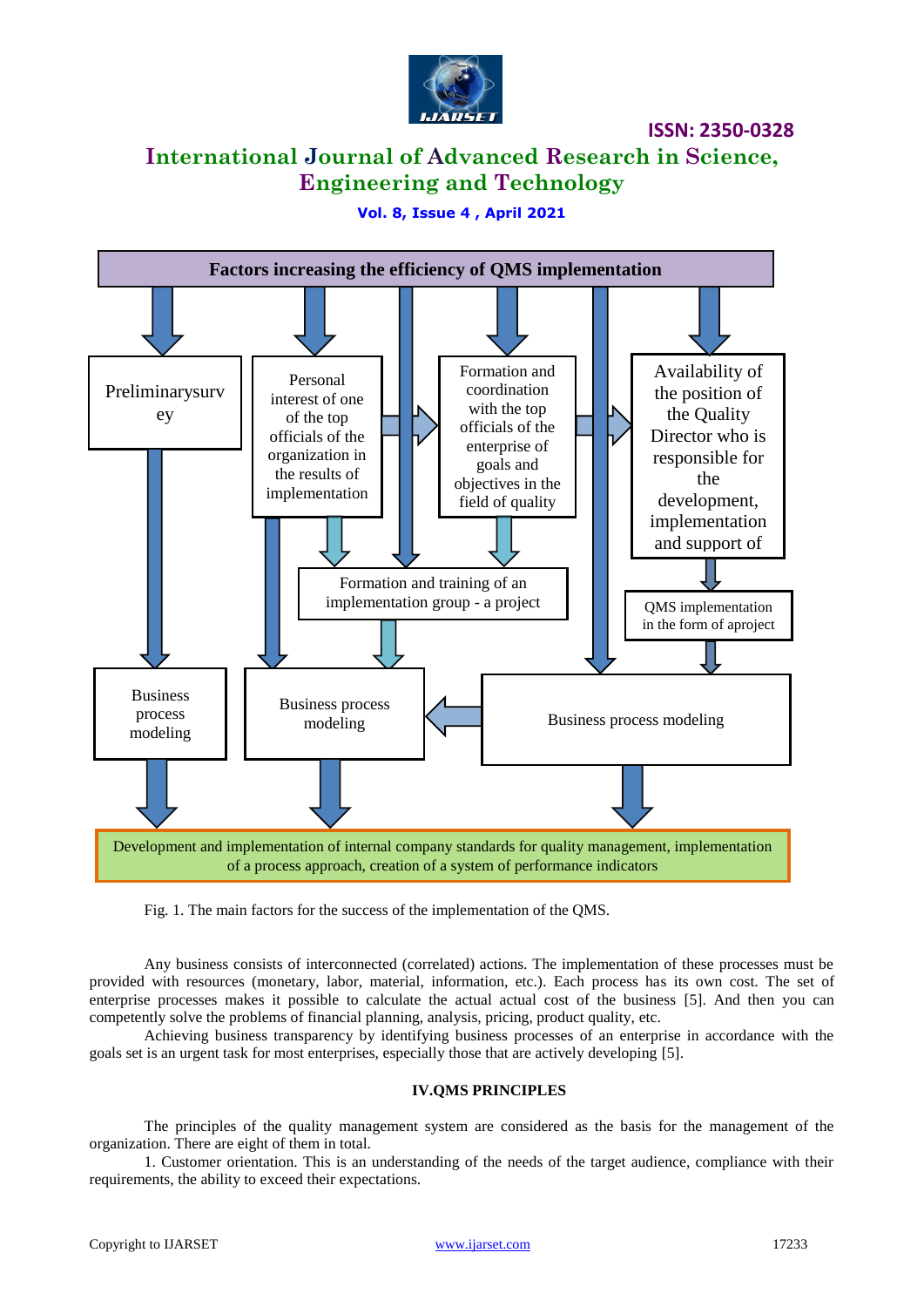

### **International Journal of Advanced Research in Science, Engineering and Technology**

### **Vol. 8, Issue 4 , April 2021**

2. Leadership of leaders. Creation of common goals and directions of the organization's activities. Ability to create and maintain an internal environment in which employees will be motivated to achieve the goals of the organization.

3. Involvement of personnel. Revealing and using the talents of employees for the benefit of the organization. Engagement in work creates loyalty, which fosters innovation, a creative approach to work, and a sense of responsibility among employees.

4. A systematic approach to management. Allows you to focus efforts on key processes, integrate and chain those processes that will best allow you to achieve the desired results.

5. Continuous improvement of the company's activities.

6. Process approach. The resources and activities of the company must be managed as a process. This contributes to lower costs and shorter cycle times, and the end results are improved and more predictable.

7. Improvement of approaches to decision-making. When decision making is based on the analysis of data and information.

8. Improve relationships with suppliers.

#### **V. BENEFITS OF QMS IMPLEMENTATION**

The same companies that have carried out this process efficiently and fully have the following advantages and benefits [6]:

- due to quality improvement, product sales are increased;

- the management culture and the level of controllability are increasing

- costs for development, production, application are saved;

- risks and costs are reduced.

#### **VI. QMS IMPLEMENTATION TASKS**

Building an effective management system in accordance with the requirements of the international standard ISO 9001 is achieved by solving the following tasks:

1. Description of the company's business processes, interconnection, monitoring, development of performance criteria and assessment of business processes.

2. Development of the necessary documents for the management system.

3. Implementation of the developed documentation in the company.

4. Organization and conduct of internal audits of the management system on an ongoing basis to determine the strengths and weaknesses in order to continuously improve it.

5. Conducting an independent assessment by a certification body with the subsequent receipt of an independent certificate [7].

#### **Let's consider the process of building a QMS in stages.**

**Stage 1.** Management decision.

The manager must decide to start the project, notify the company's employees, and also create the prerequisites for the rapid implementation of all other stages.

You should also formulate the goals of building the QMS, highlight at the top level the QMS processes that need to be controlled, and the criteria for assessing their quality. Subsequently, the objectives of the QMS must be recorded in a document called"Quality Policy", which also describes the principles for achieving them. This document is fundamental in the company's QMS regulatory documentation system.

**Stage 2.** Personnel training.

For the further successful work of the QMS, the company's personnel must study the theory of quality management, the ISO 9000 series standards, master the theory of the process approach, as well as the basic requirements for the implementation of the QMS. Training in using the system can be carried out both with the help of consultants and independently, if the company has an employee who has experience in setting up the QMS.

**Stage 3.** Formation of the QMS implementation program.

QMS implementation should be seen as a complex and lengthy project. Therefore, it is necessary to draw up a QMS implementation program, which should include [8]: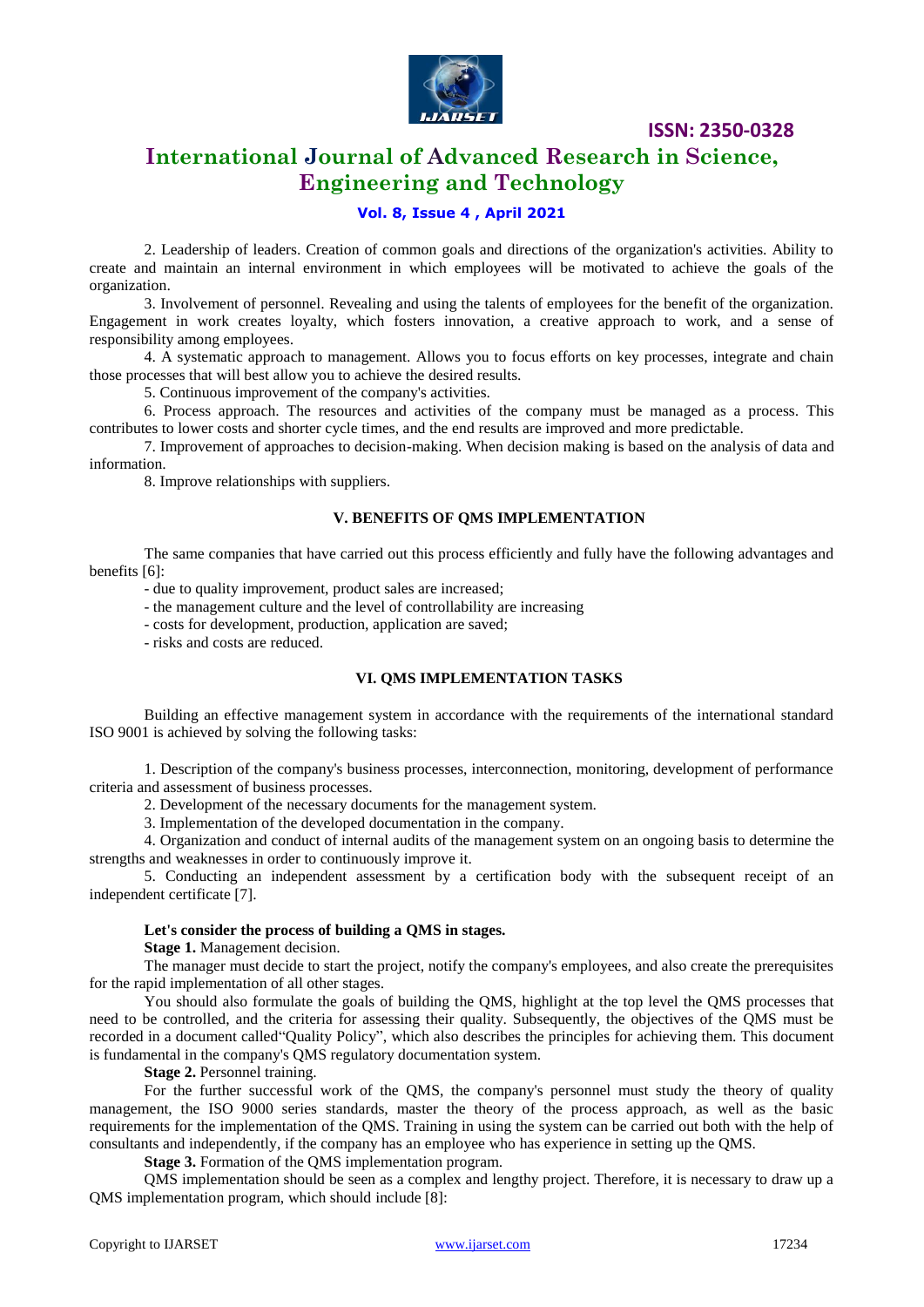

### **International Journal of Advanced Research in Science, Engineering and Technology**

### **Vol. 8, Issue 4 , April 2021**

 $\Leftrightarrow$  description of the stages of implementation;

 $\Rightarrow$  a list of those responsible for each stage of the project. As a rule, they are chosen from among top managers, as well as specialists who know the specifics of the work of their departments best of all;

 $\Rightarrow$  budget for QMS implementation. It includes both the cost of certification and payment for the services of consultants, if they are involved, as well as the cost of further training of personnel and the cost of diverting management from the main work for the project;

 $\Rightarrow$  the procedure for assessing the implementation of the QMS. Indicates the criteria by which management will be able to determine whether the goals set at the beginning of the project have been achieved.

After drawing up the program, you can proceed to the direct setting of the QMS.

**Stage 4.** Description and optimization of business processes.

The basis of the quality management system is the process approach. First of all, it is necessary to describe those business processes, the management of which the management considers the most important for the QMS. For example, for a manufacturing enterprise, this will be the process of manufacturing and selling a product, as well as service and purchasing.

The described business processes need to be optimized, that is, to eliminate all inconsistencies with the requirements of the standard and duplicate processes, as well as to develop new processes in accordance with the rules of the standard. Most often, companies do not have a "Customer Satisfaction Assessment" process, which is required by the standard.

Therefore, it is necessary to develop a system of indicators, as well as the procedures necessary for the implementation and monitoring of this process.

**Stage 5.** Development of the QMS normative documentation.

At this stage, normative documents, regulations and procedures are formed to ensure the operation of the quality management system. The basis for them is usually a set of documents already existing at the enterprise, which is modified and supplemented in accordance with the requirements of the standard.

First, on the basis of the Quality Policy, a document is prepared called the Quality Manual. It contains the main provisions governing activities within the framework of the QMS: delineation of areas of responsibility, requirements for the quality service, a description of quality assurance procedures, the procedure for maintaining the QMS document flow, a description of the complaints procedure, etc.

The next level of documents is called "System-wide documented procedures". According to ISO 9001, six procedures should be followed:

- $\Leftrightarrow$  document management;
- $\Rightarrow$  data management (records)
- $\Rightarrow$  management of the QMS audit;

 $\Rightarrow$  management of products that do not meet standards (the process of identifying defects and the procedure for their disposal);

 $\Rightarrow$  management of actions to correct nonconformities;

 $\Rightarrow$  management of measures to prevent the occurrence of nonconformities.

The next level documents describe the rules for the effective planning, implementation and management of processes. Such documents include working methods, job descriptions of employees, process flow charts[8].

The basis of the "pyramid" of documents is the data confirming that the requirements of the QMS are being implemented in practice. These are reports on the work done, entries in the operation logs, etc., that is, the documentary basis for the daily work of employees.

When drawing up regulatory documents, it is necessary to take into account the requirement of ISO 9001 on the competence of personnel performing work within the framework of the QMS. This means that the regulatory documents should describe the process of employees' access to regulatory documents, as well as the requirements for the competence of personnel (level of knowledge, work experience), a program for raising the level of employees, if necessary, a system of employee motivation, etc.

**Stage 6.** Testing of the QMS and internal audit.

After the development of all regulatory documents, the trial operation of the quality management system begins. It is possible to launch processes within the new system gradually, for example, first introduce control over the procurement process, then production, etc.

The trial operation is accompanied by an internal audit, special procedures for checking the work of the QMS. At the beginning of operation, they are carried out frequently (perhaps once a week), then less frequently (once a month or even a quarter).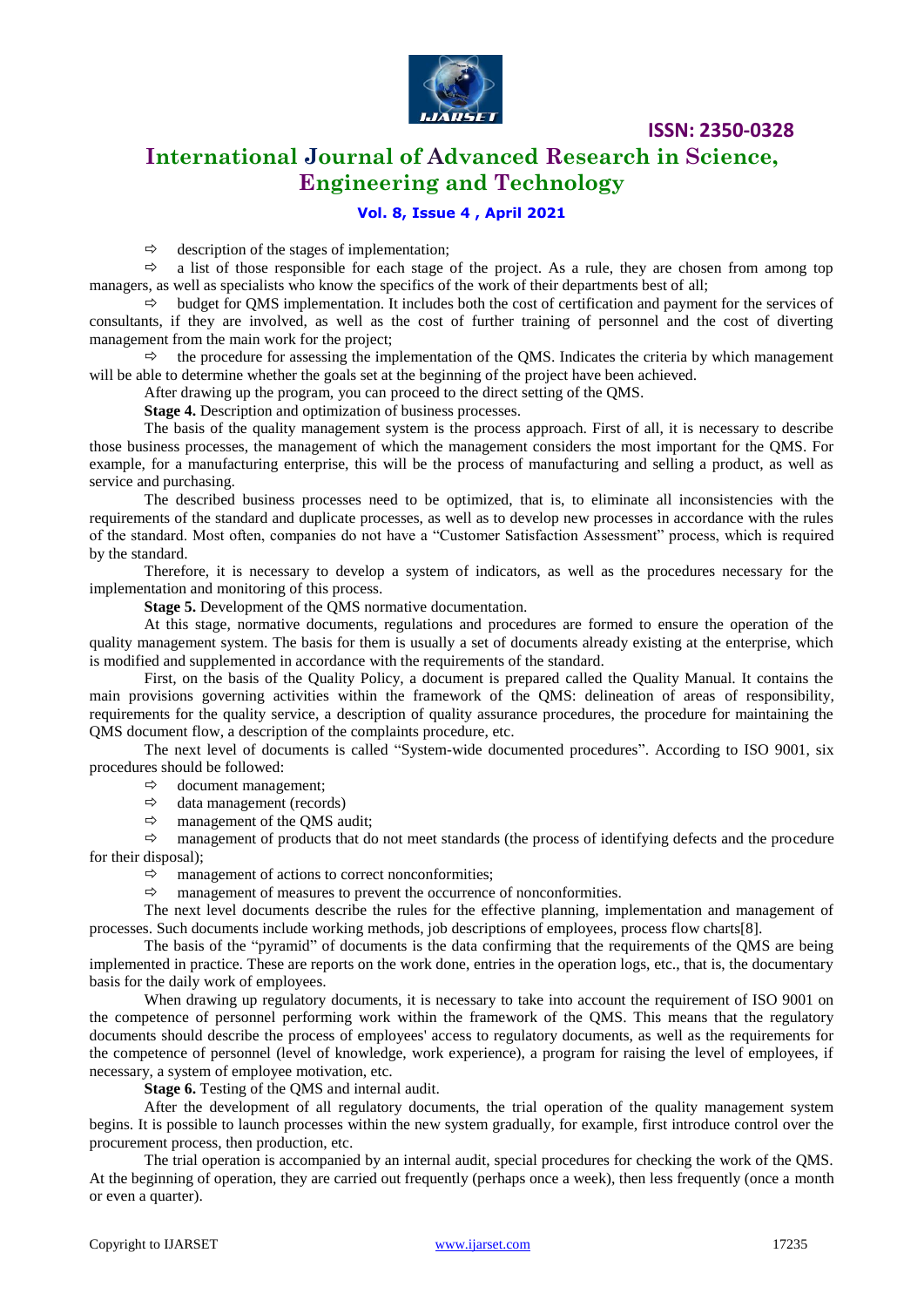

### **International Journal of Advanced Research in Science, Engineering and Technology**

### **Vol. 8, Issue 4 , April 2021**

For internal audit purposes, it is necessary to record quantitative indicators of quality, for example, scrap rate, customer satisfaction rate, return rate, etc., which should be striven for. To determine the value of such indicators, similar indicators of industry leaders are usually used. Internal audit should identify inconsistencies between current work and the requirements of the standard. These deviations must be recorded. Then, based on the results of the audit, the work of employees, as well as regulatory documentation, is adjusted in order to avoid deviations in the future. All this work should also be documented in the appropriate QMS procedures [9].

The standardization of the QMS based on the requirements of ISO 9001 provides only the basis for stable customer satisfaction, but each industry has its own specific requirements and specifics. To more fully ensure customer satisfaction in industries, their own industry models of quality management systems are created in the form of separate standards or in the form of Recommendations for the implementation of ISO 9001. The most developed models of quality management systems in industries are:

- $\Rightarrow$  ISO / TS 16949 Automotive component suppliers.
- $\Rightarrow$  ISO 13485 Medical device manufacturers.
- $\Rightarrow$  AS 9100 Aerospace component suppliers.
- $\Rightarrow$  ISO 29001 Petrochemical and Gas Industry.
- $\Rightarrow$  TL 9100 enterprises in the telecommunications industry.
- $\Rightarrow$  IRIS the supply chain for the railway industry.
- $\Rightarrow$  ISO 22000 food supply chain.
- $\Rightarrow$  ISO 20000 Service Management.
- $\Rightarrow$  IWA 1 healthcare institutions.
- $\Rightarrow$  IWA 2 educational institutions.
- $\Rightarrow$  IWA 4 local government bodies.

Internal audit of management systems.

Quality management systems, environmental management, occupational health and safety management, and risk management systems should be periodically audited internally. Internal audit is one of the management tools for monitoring and checking the effectiveness of the implementation and operation of the system [10-11].

Having implemented a management system, the management of the organization should be interested in how it functions, where failures occur in the system, and evaluate its effectiveness. The results of internal audits provide this kind of information for analysis by the management of the organization, which allows you to develop corrective actions and identify opportunities for improvement, both individual processes and the system as a whole [12].

The purpose of internal audits is to verify that the management system:

 $\Rightarrow$  complies with the planned activities, the requirements of the certification standard and QMS documentation;

 $\Rightarrow$  effectively implemented and maintained in working order.

Recommendations on the organization of the audit process are contained in IS ISO 19011 "Guidelines for the audit of management systems".

Audits can be classified by type, by stage, by object and by method (Fig. 2).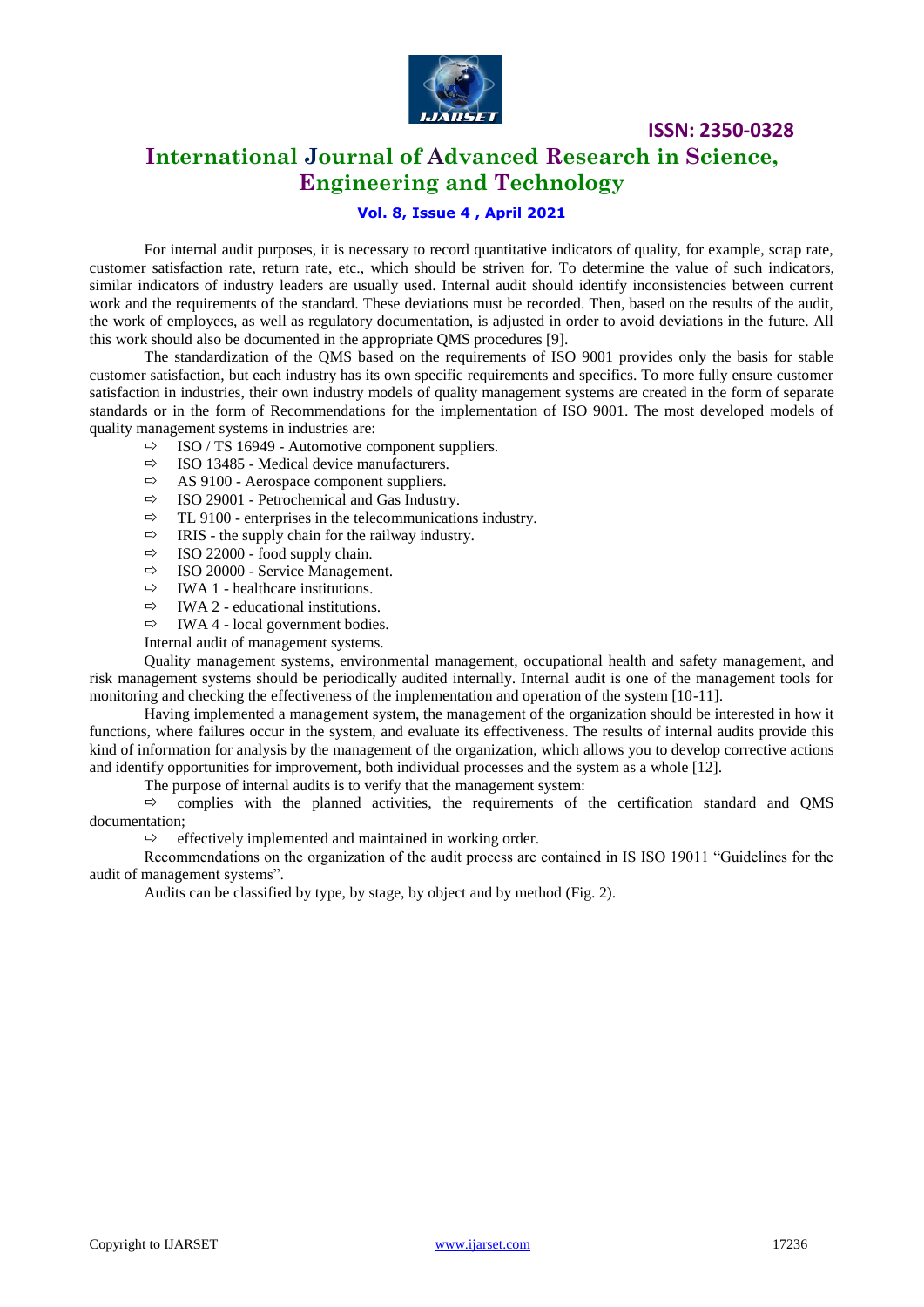

## **International Journal of Advanced Research in Science, Engineering and Technology**

### **Vol. 8, Issue 4 , April 2021**



Fig. 2. Classification of audits.

Audits can be internal and external (Figure 3).



Fig. 3. Types of audits.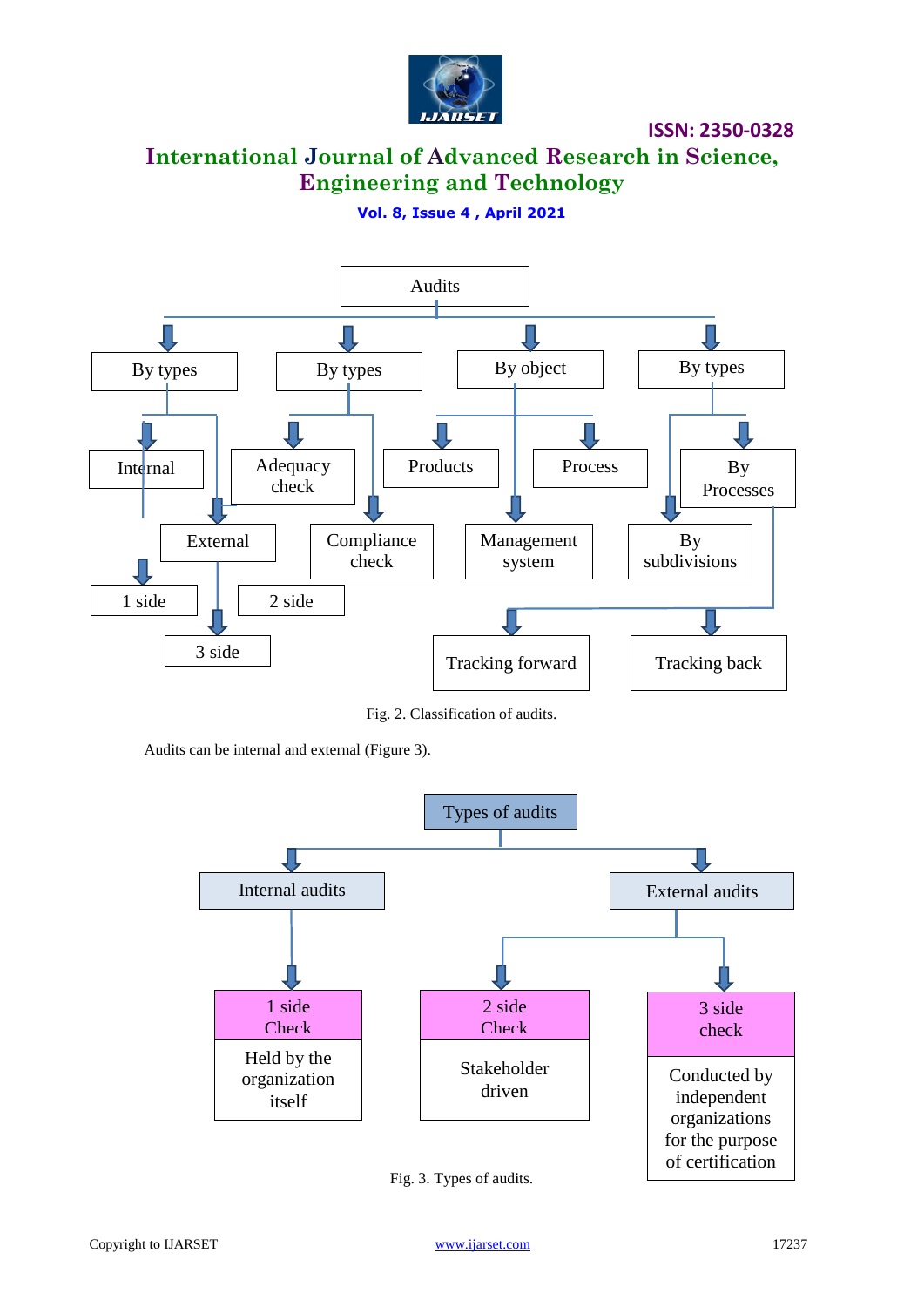

### **International Journal of Advanced Research in Science, Engineering and Technology**

### **Vol. 8, Issue 4 , April 2021**

A first party audit (internal audit) is an audit conducted by an organization in-house, i.e. an internal audit that requires an organization to review its own systems, procedures and operations to ensure that they are adequate and appropriate.

A second party audit is an audit of an organization on behalf of a customer or other interested party. The purpose of a second party audit is to obtain sufficient information about the organization's management system to provide customer confidence that its specific requirements will be met in a guaranteed and consistent manner [13].

A third party audit is an audit conducted by an external independent organization (third party). The most commonly used third party assessment is for certification purposes.

Internal audits, like external audits, usually have two stages: verification of adequacy and verification of compliance.

Adequacy Check - Determines the extent to which the documented system is adequate to the requirements of the applicable standard.

Conformity check - This check is recognized to establish the extent to which the documented system is understood, implemented and maintained by workers [14].

### **VII. METHODOLOGY FOR CALCULATING THE EFFECTIVENESS OF THE QMS PROCESS**

Initially, when assessing the effectiveness of the QMS process the "cut-off" indicators of the QMS process (if any) are considered. If at least one of the "cut-off" indicators of the QMS process is not achieved, then the QMS process is recognized as "ineffective" and other indicators of the process are not considered.

If the "cut-off" indicators of the QMS process are achieved, then they are further considered as "estimated". In this case, the effectiveness of the process is determined by the formula:

 $E(PR_i) = (E(P_1PR_i) + E(P_2PR_i) + ... + E(P_nPR_i))/n$ , (1)

The process is "effective" in assessing the QMS process 85%<*E* (*PRi*)<100%;

The process is "sufficiently effective" - when 75%<*E* (*PRi*)<85%;

The process is"insufficiently effective" - when 65%<*E* (*PRi*)<75%;

The process is "not effective" - when  $E$  ( $PR_i$ )≤65%.

The procedure for calculating the effectiveness of the QMS

After calculating the effectiveness of all processes of the QMS, the effectiveness of the organization's QMS (*E* (QMS)) is calculated. The calculation of *E* (QMS) is carried out according to the formula (2):

 $E$  (QMS)= ( $E$  ( $PR_1$ )+  $E$  ( $PR_2$ )+…+  $E$  ( $PR_i$ ))/*i*, (2)

where *i* is the number of QMS processes.

After calculating the data, a conclusion is made about the effectiveness of *E* (QMS): *E*(QMS)≥85% – QMS «Effective»; 75%<*E*(QMS)<85% – QMS «Effective enough»; 65%<*E*(QMS)<75% – QMS «Insufficiently effective»; *E*(OMS)≤65% – OMS «Not effective».

#### **VIII. DIFFICULTIES IN IMPLEMENTING THE QMS**

The implementation of the QMS is a complex project for any company, for the successful implementation of which accurate knowledge and observance of all laws and documentation is required[14].

There are certain difficulties in a project of this scale:

- $\Rightarrow$  failure of individual employees and managers to make a strategic decision to create the system;
- $\Rightarrow$  powerful organizational structure, functional management;

 $\Rightarrow$  internal barriers between departments, lack of understanding of the overall goals of the organization, a gap in trust between different levels of personnel;

- imbalance of responsibility and authority;
- $\Rightarrow$  low level of production culture:

 $\Rightarrow$  lack of a clearly formulated vision, mission, common ideology, philosophy, development principles for the entire company;

 $\Rightarrow$  processes are not described, key processes are not defined, quantitative and qualitative criteria are not defined and measured;